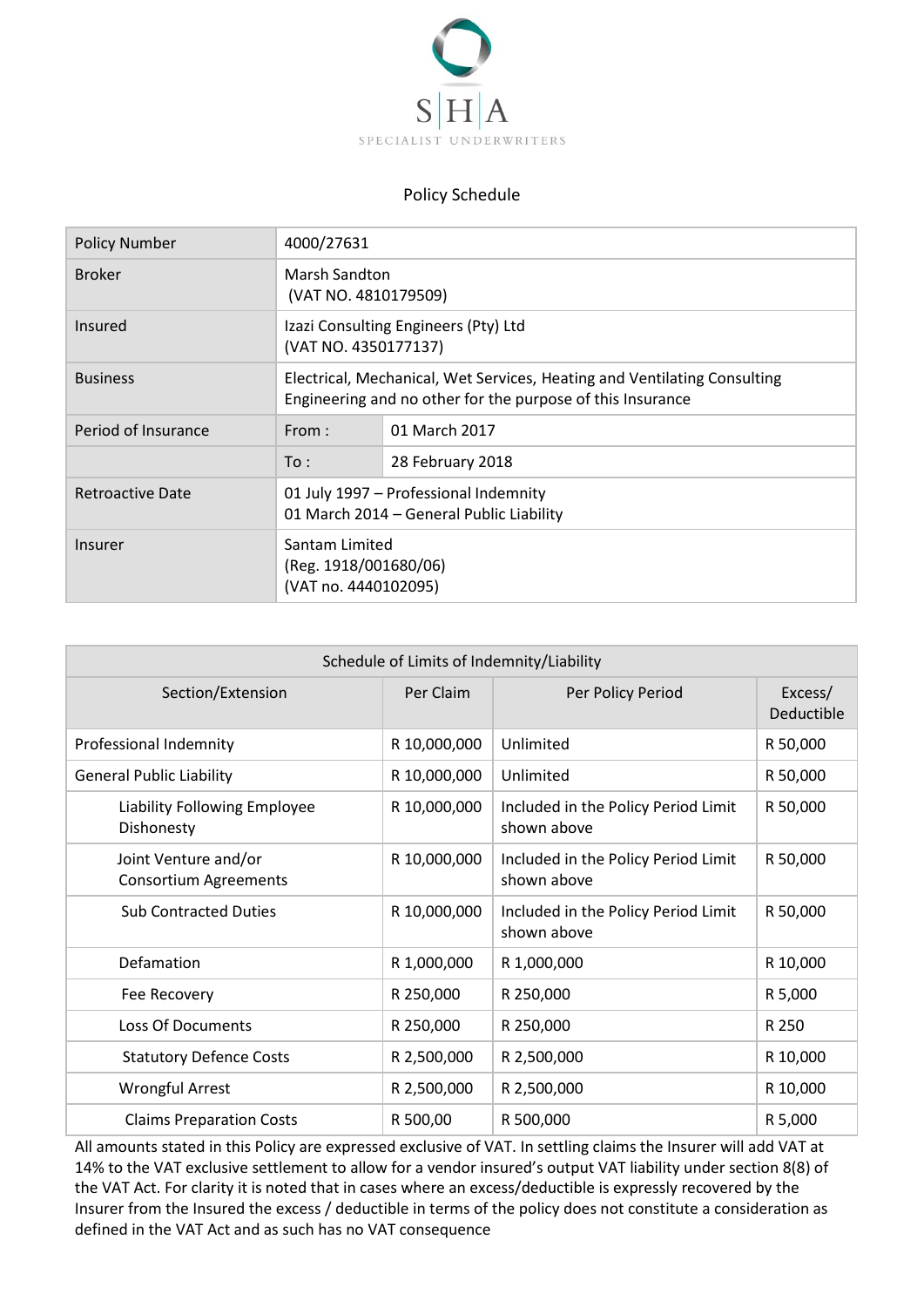| التنائي والمرادي<br><b>⊺Number</b><br>$\blacksquare$ rolic $\blacksquare$ | 4000/27631                                      |
|---------------------------------------------------------------------------|-------------------------------------------------|
| <b>Insured</b>                                                            | (Ptv)<br>:naïneers<br>zazı<br>Consulting<br>Ltc |

| Schedule of Premium    |                           |             |  |  |
|------------------------|---------------------------|-------------|--|--|
| Section                | Premium (Including VAT)   |             |  |  |
| Professional Indemnity | The Premium Excluding VAT | R 30,877.19 |  |  |
|                        | VAT @ 14%                 | R 4,322.81  |  |  |
|                        | Premium Including VAT     | R 35,200.00 |  |  |

In terms of a ruling issued by SARS, this document together with proof of payment of premium constitutes an alternative to a tax invoice, debit note or credit note as contemplated in sections 20(7) and 21(5) of the VAT Act respectively and supercedes any policy documentation or renewal notice issued by issued by Insurers for this purpose

- 1. Notwithstanding that the indemnity provided by this insurance is based on an each and every claim basis (Unlimited Per Policy Period), the liability of the Insurers for any claim or loss or number of claims or losses, even if involving a number of claims against the Insured by different persons:
	- a) arising out of one occurrence;

b) consequent upon or attributable wholly or substantially to the same cause or source; shall not exceed the Per Claim Limit of Liability stated in the Schedule.

- 2. Insurers shall not indemnify and Insurers shall not be liable to pay any claim or provide any benefit hereunder where the indemnity, claim payment or provision of such benefit is contrary to the edicts, recorded principles, prohibitions or restrictions under United Nations resolutions or the trade or economic sanctions, laws or regulations of the European Union, United Kingdom or United States of America irrespective of enactment in the jurisdiction where indemnity or benefit is provided or payment made.
- 3. It is hereby noted and agreed that this Insurance will not respond to any claims arising out of, directly or indirectly or in any way in connection with or relating to:
	- a) supervision by the Insured of its own or its subcontractor's work, where such work is undertaken in its capacity solely as a building or engineering contractor, however site inspection / supervision of construction undertaken by architects, engineers, quantity surveyors, construction managers or project managers with recognised qualifications or 5 years relevant experience is covered;
	- b) any amount for which the Insured is indemnified or paid by any Contractors "All Risks" type of policy in force.
	- c) the death of or bodily injury to or illness or disease sustained by any person or any damage to property as a result of mining and related activities;
	- d) any guarantee, warrantee or contractual agreement relating to the quantity, quality or output of any minerals or any other matter related thereto.
	- e) consequential losses, other than the cost of redesign, rectification, replacement and material damage as a consequence of the defect result of mining and related activities.
	- f) any guarantee, warrantee or contractual agreement relating to quantity, quality or output of electricity / energy / water or any other matter related thereto;
	- g) consequential losses, other than the cost of redesign, rectification arising from water / water treatment and related activities as well as the failure to supply electricity or generate energy.